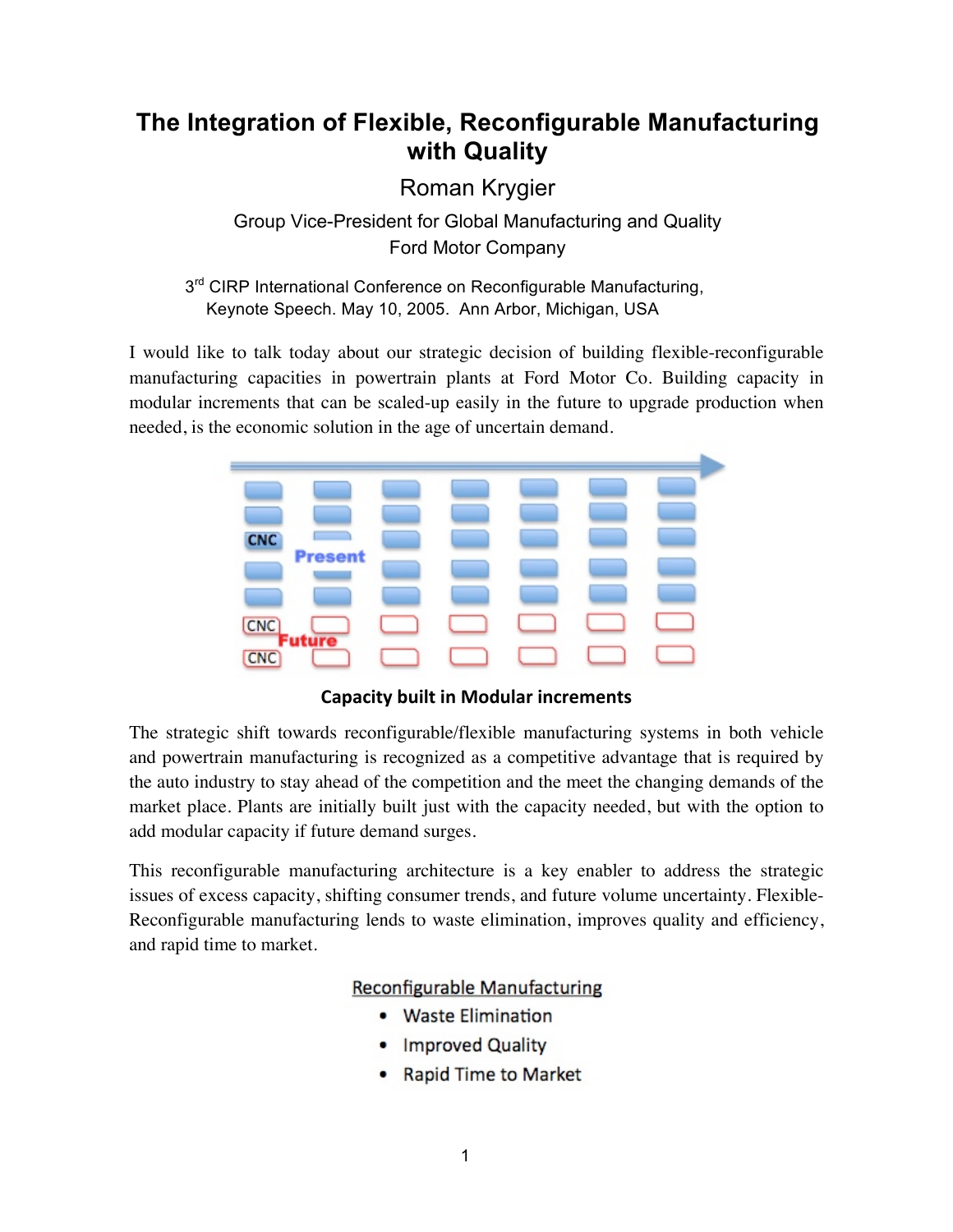Modeling and analysis confirmed that flexible/reconfigurable manufacturing does not cost more than traditional manufacturing. This was confirmed by the University of Michigan's **ERC-RMS Lifecycle Cost Model** software package. The ERC Lifecycle cost software was utilized during the simultaneous engineering phase for the 3V Valve program at the **Ford Windsor Engine plant** annex, and it confirmed from a total cost standpoint that the flexible/reconfigurable manufacturing system designed by Ford offers **better investment and operational efficiency** for initial programs (and second cycle changes) over the life of the product, or adding new products through the lifetime of the manufacturing system.



The ERC-RMS Life Cycle Economic software confirmed the cost-effectiveness of this **architecture.**

### **Standard design and operations methods at different plants across the globe**

Another feature of the Flexible, Reconfigurable Manufacturing strategy is the ability to develop a standard solution for multiple locations across the globe using standard methods and standard building blocks of the process.

From a machining standpoint take the leading edge, yet proven manufacturing technologies like the CNC's to build them into modular manufacturing systems with standard equipment, standardized processes and plant layouts. Arrangement of these CNC's as the building blocks allows ranging the capacity from 300,000 to 4000,000 with the ability to plug and play machines as needed. This architecture (that is shown in the sketch above) enables rapid process rebalance and on-the-fly minor product changes.

With this strategy we can replicate common layouts, process methods for different powertrain architectures across the globe; plants in Lima, Ohio to Dagenham, UK share similar layouts, suppliers, equipment and process methods and tooling. Enabling thereby rapid launch and sharing of lessons learned across teams programs in real time.